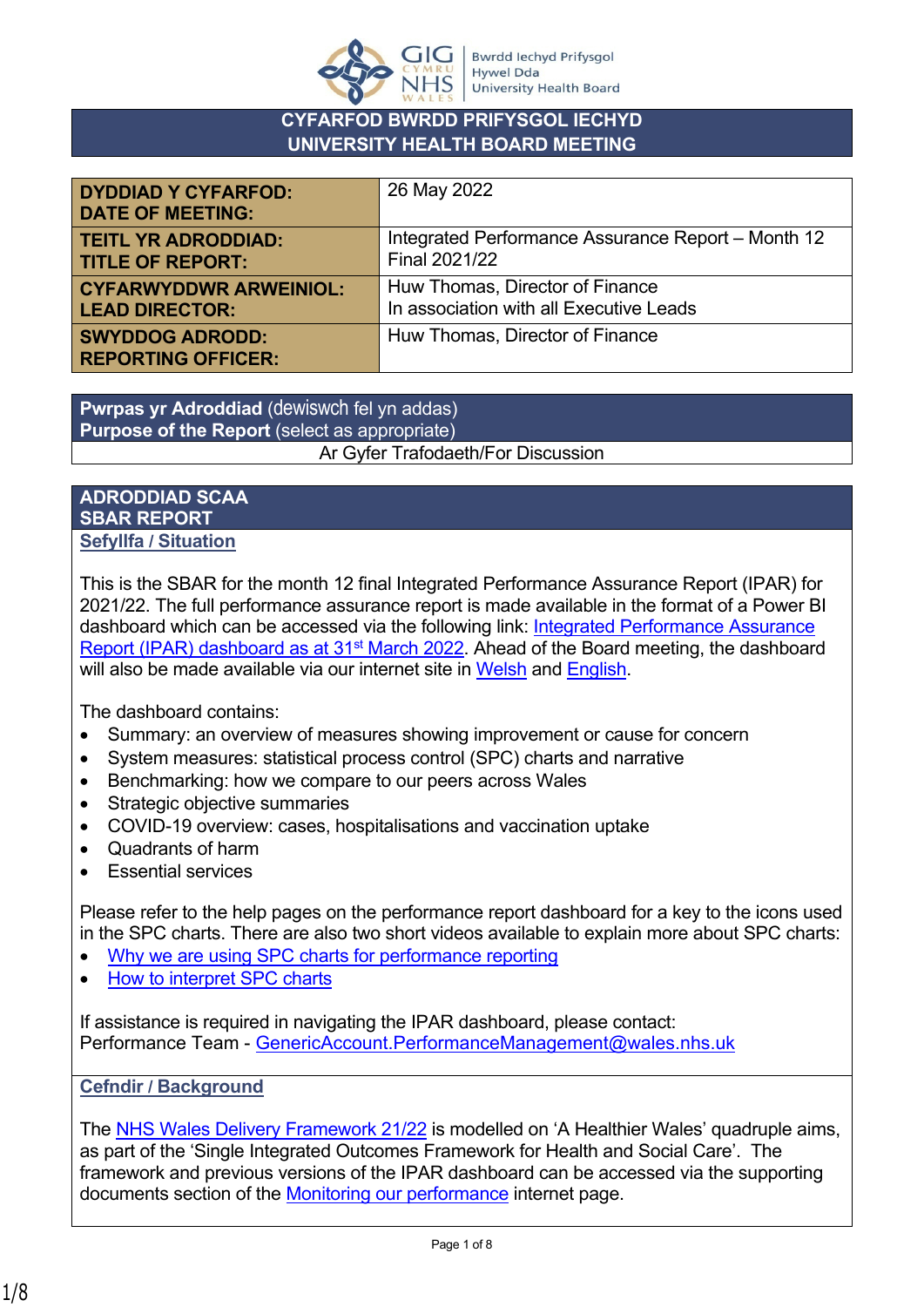## **Asesiad / Assessment**

Key initiatives and improvements impacting our performance include:



**Outsourcing** Outsourcing was utilised to mitigate the reduction in capacity internally. This acted to steady the backlog position despite steadily increasing demand following the early waves of the pandemic. During 2021/22, 6,849 appointments/procedures were outsourced of which 1,526 were undertaken in March 2022. Work is underway to confirm plans for 2022/23.

**Virtual** 



**appointments** During the pandemic, virtual appointments have been offered as an alternative to face to face. This has mitigated the reduction in face-to-face capacity. In March 2022, 26.9% of all follow up appointments undertaken were virtual. Without this activity, follow up lists would be much larger.

These are some of the initiatives underway, however the beneficial performance impact is currently masked due to significant increased patient length of stay.

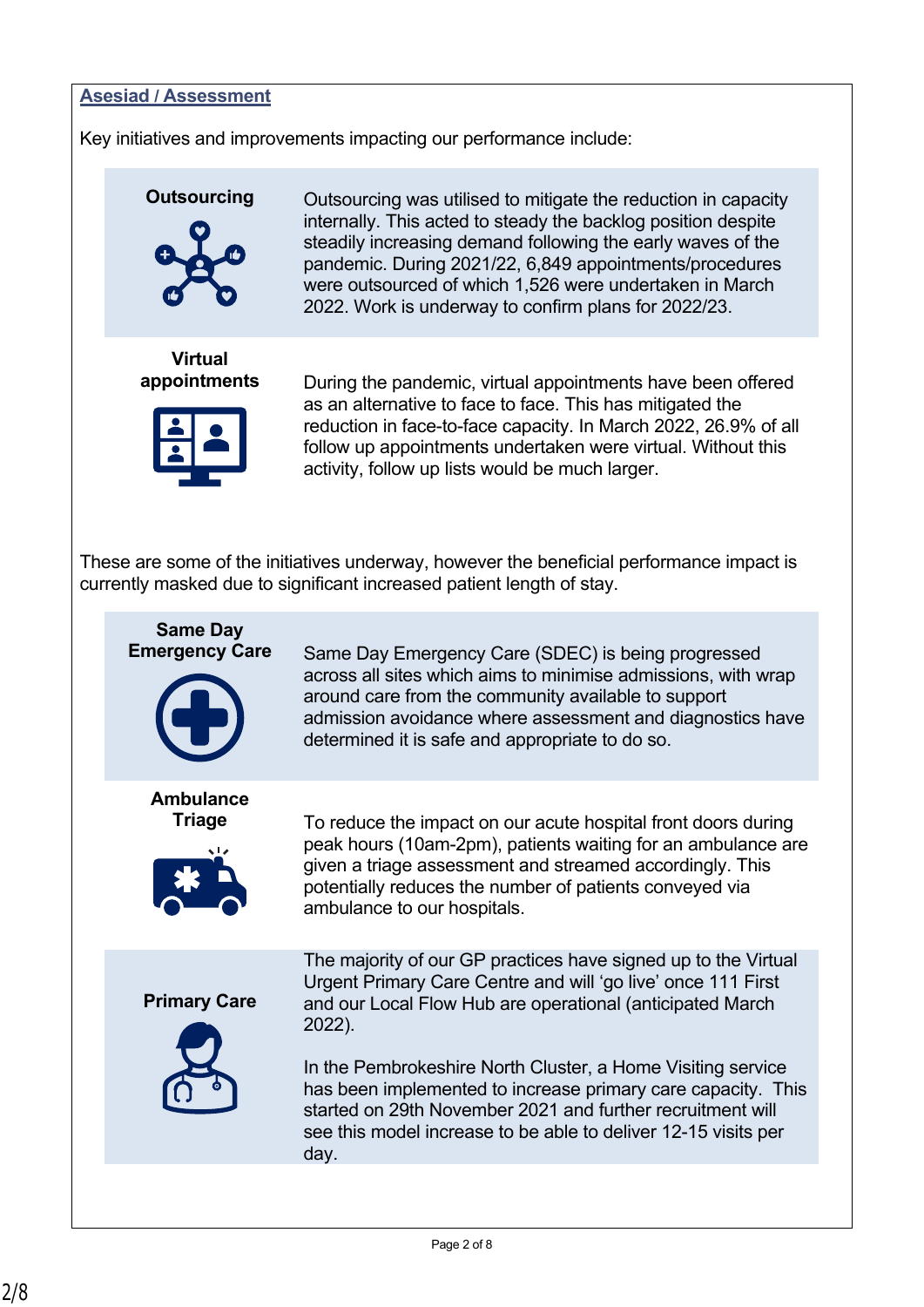#### The key risks impacting our performance are:

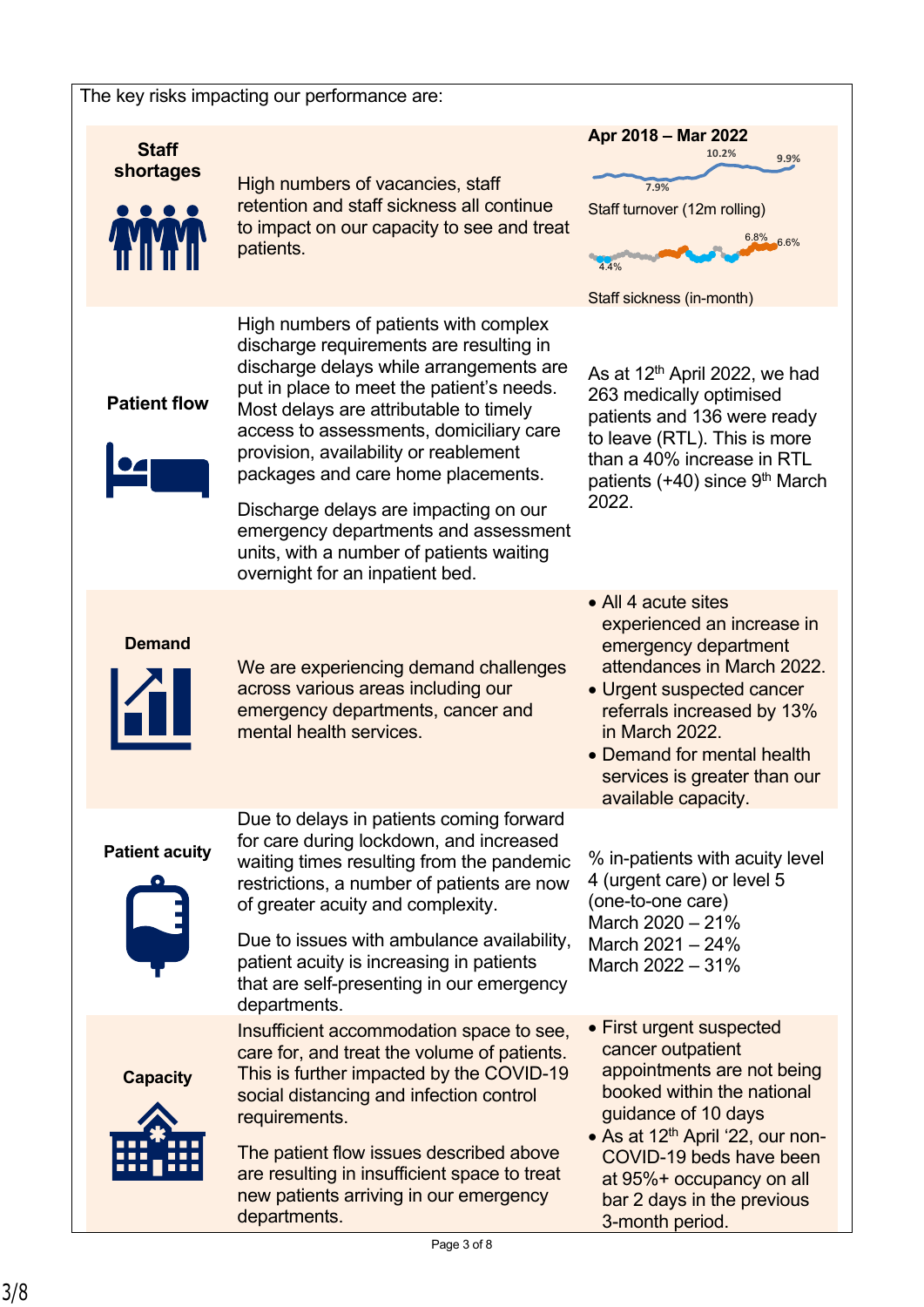## **Key improving measures to highlight**

- Carbon totals from waste (including food waste): Total carbon emissions from waste including food waste (in metric tonnes of carbon dioxide equivalent) is now showing special cause improving variation. The total carbon emissions were calculated in accordance with the ['Government conversion factors for company reporting of greenhouse](https://www.gov.uk/government/collections/government-conversion-factors-for-company-reporting)  [gas emissions'](https://www.gov.uk/government/collections/government-conversion-factors-for-company-reporting) provided by the Department for Business, Energy & Industrial Strategy.
- Delayed follow ups: In March 2022, total delayed follow ups (31,335) and follow ups delayed by over 100% (18,941) are both showing continued improvement, and performance is below the lower control limit.
- Patient experience measures: in March 2022 we witnessed improvements in a number of our patient experience measures:
	- $\circ$  I am listened to: 90.3% (target 80%)
	- $\circ$  I am involved in decisions about my health & care services: 87.3% (target 80%)
- Uptake of Influenza vaccination 65 year olds and over: 75.9% and achieved the annual target (75%) at the end of the flu season.

## **Key declining and concerning measures to highlight**

- Unscheduled care: Concerning performance continued in March 2022:
	- o Bronglais General Hospital (BGH) declared a Business Continuity Incident due to significant staff absence impacting on patient flow and urgent ambulance release. Immediate actions were taken to mitigate the risk and the incident was resolved within 5 hours.
	- o Red call responses within 8 minutes: 43.2% (target 65%). Carmarthenshire 39.6%.
	- o Ambulance handovers: 1,012 over 1 hour, 356 handovers over 4 hours (targets 0).
	- o A&E 4 hour waits: 66.8% (target 95%). Lowest performance in Glangwili General Hospital (GGH) (54%) and Withybush General Hospital (WGH) (57%).
	- o A&E 12 hour waits: 1,433 (target 0). All 4 acute sites are showing concerning variation.
	- $\circ$  Bed occupancy patients aged 75+: In March 2022, bed day occupancy for emergency admission patients aged 75+ showed an upwards trajectory and is now above the upper control limit.
	- o Patient experience in our emergency departments: March 2022 evidenced our lowest recorded performance in over 5 years (77.3% against an 85% target).
- Overall patient experience: 90.5% although above the 90% target, this falls outside the lower control limit.
- Mental Health: concerning performance continued in March 2022 for the following measure:
	- o Mental Health Assessments within 28 days (under 18): 9.1% (target 80%)
	- $\circ$  Residents under 18 with a valid care and treatment plan: 71.6% (target 90%)
	- o Residents over 18 with a valid care and treatment plan: 87.6% (target 90%)
	- $\circ$  Mental Health therapeutic interventions within 28 days (under 18): 37.5% (target 80%)
- Hospital initiated cancellations: In March 2022, performance (86 procedures postponed within 24 hours for non-clinical reasons) is showing special cause concerning variation and the 3rd highest level recorded since the beginning of the pandemic.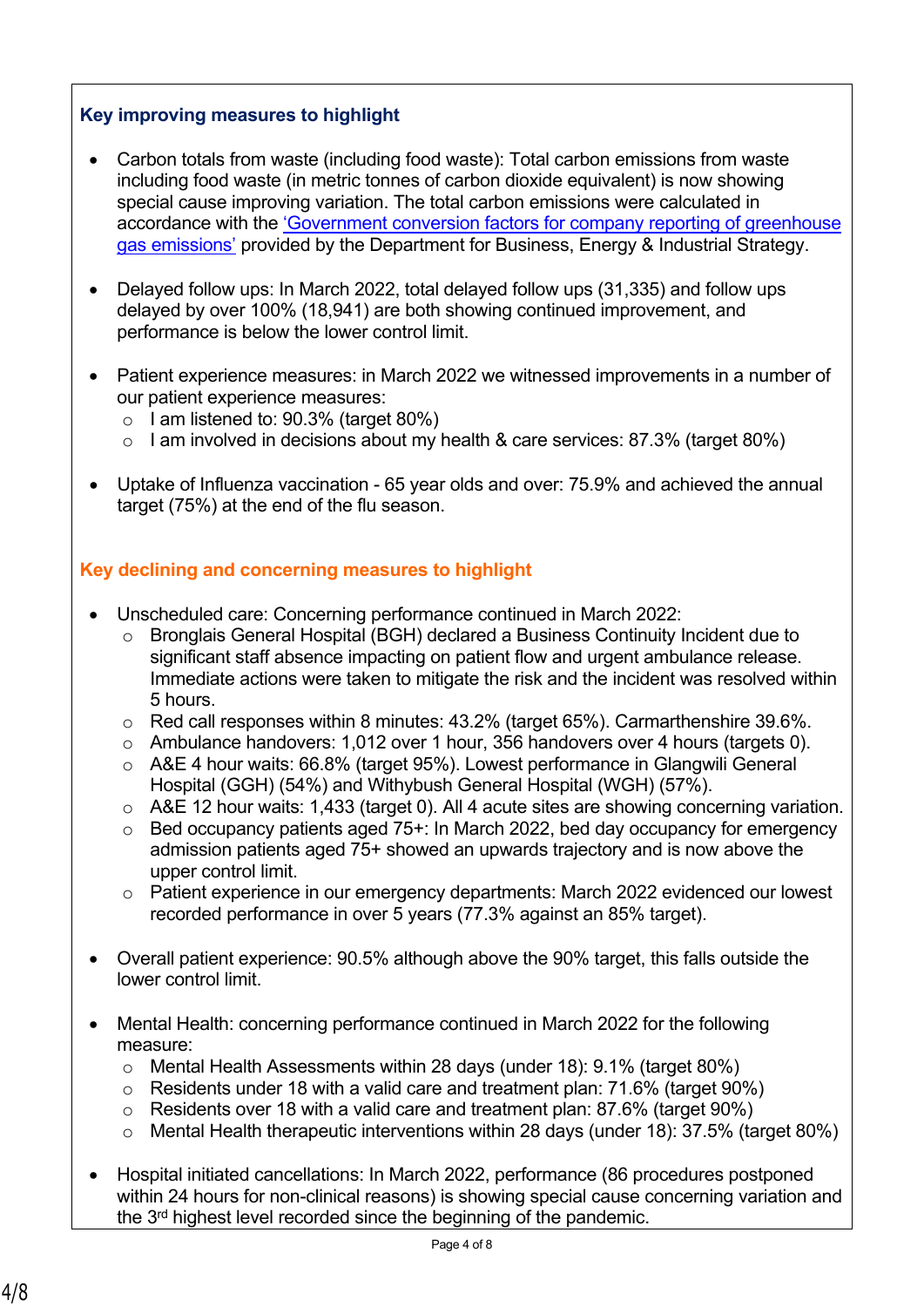- Referral to treatment: concerning performance continued in March 2022:
	- o Patients waiting under 26 weeks: 56.7% (target 95%)
	- o Patients waiting over 36 weeks: 30,542 (target 0).
	- o HDdUHB residents waiting over 36 weeks for treatment by other providers: Number of patients waiting is showing concerning variation.
- Influenza vaccination take up
	- o Uptake of Influenza vaccination: Under 65s in risk groups (target 55%) reported 47.4% and did not achieve the annual target at the end of the flu season.
	- o Uptake of Influenza vaccination: Healthcare workers with direct patient contact (target 60%) reported 53.9% and did not achieve the annual target at the end of the flu season.
- Accessing dental care
	- o Children regularly accessing NHS primary dental care
	- o Adults regularly accessing NHS primary dental care within 24 months Based on September 2021 data, the performance trend continues to deteriorate against the quarterly improvement target. However, during the pandemic, Welsh Government and the Health Board have changed focus to monitor the number of new patients accessing NHS dental services. During 2021/22, the Health Board reported performance of 47.5%, just under the all Wales performance of 48.2%. Ranking Hywel Dda as 5<sup>th</sup> out of 7 health boards.
- Therapies: The overall service is showing concerning variation, there were 969 patients waiting over 14 weeks in March 2022.
	- o Occupational Therapy: The number of patients waiting over 14 weeks continues to rise. In March 2022 there were 487 patients waiting, this is more than double the upper control limit and the most waits in Occupational Therapy the Health Board has seen.
	- $\circ$  Dietetics: In March 2022, 90 patients were waiting over 14 weeks, which is above the upper control limit. However, this service has seen a steady a reduction in waits since the 187 reported for December 2021.
	- o Physiotherapy: There were 268 patients waiting over 14 weeks for physiotherapy in March 2022; physiotherapy waits have been showing concerning variation since September 2021.
	- o Clinical Musculoskeletal Assessment and Treatment service (CMATs): In March 2022 there were 138 patients wating over 6 weeks for this service against the target of 0.
- Diagnostics:
	- $\circ$  Endoscopy: There were 1,504 patients waiting over 8 weeks for an endoscopy diagnostic in March 2022. Performance has been above the upper control limit of 1,237 since December 2021.
	- o Neurophysiology: This service has been showing concerning variation since January 2021, the highest number of patients waiting reached 966 in April 2021. There were 716 patients waiting over 8 weeks in March 2022.
- Cancer: In March 2022, 57% of patients (141 out of 246), started their first definitive cancer treatment. Although showing concerning variation, improvement in performance is now being seen.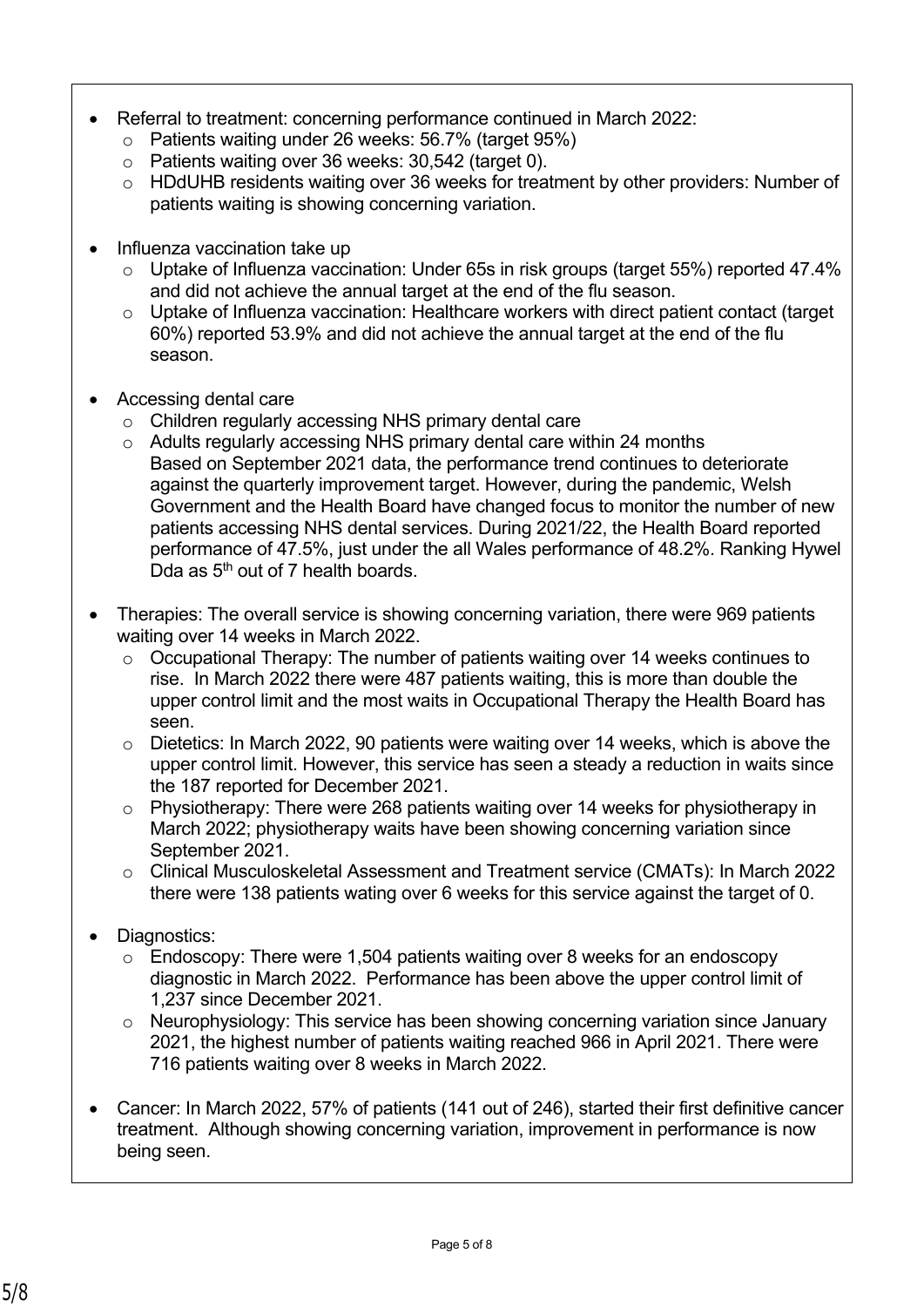- Measles, mumps and rubella (MMR) vaccination: performance continues to deteriorate 88.5%, failing to meet the 95% target for the first 9 months of 2021/22. There are not yet enough data points (15 or more) to produce an SPC chart.
- COVID-related staff absence: in March, 2.5% of staff were indicated on ESR as absent for potential COVID-related reasons. Performance is now showing special cause concerning variation and is below the lower process limit.
- Personal Appraisal and Development Review: in March, 63.9% of staff had an appraisal in the previous 12 months (including medical appraisals), against a target of 85%. Performance is now showing special cause concerning variation and is below the lower process limit.
- Variable pay reported for March 2022 was £9.108m and is showing concerning variation.
- Financial deficit reported a deficit of £25m which met the forecast year end deficit.

## **Other important areas/changes to highlight**

- Medicines Management: the target for total antibacterial items per 1,000 STAR-Pus has been revised following an error by using the incorrect baseline. Please note we are awaiting confirmation from Welsh Government Delivery and Performance of the correct target figures prior to 2021/22
- Mental Health: Common cause variation is showing; however, performance continued to be considerably far from the 80% target in March 2022 for the following measures:
	- o Adult Psychological Therapies waits under 26 weeks: 43.6%
	- o Child Neurodevelopment Assessments waits under 26 weeks: 21.6%
- Ophthalmology: Performance in March 2022 is 72.1% against a target of 95%. Common cause variation is showing and performance is within expected limits, however, the target has never been achieved.
- Follow ups: In March 2022, there were 66,418 patients waiting for a follow-up appointment against a target of 37,973. Common cause variation is showing for this measure and performance is within expected limits.
- Stroke: Mechanical thrombectomy has seen a performance improvement to 2% (target 10%) in February 2022. Despite continuously failing to meet target due to challenges, the service is taking positive steps to improve the patient outcome.
- Radiology: The number of patients waiting over 8 weeks has been steadily decreasing since December 2021, however, there were a total of 2,556 breaches in March 2022 (target 0).
- COVID-19 risks: COVID-19- risk relating to achieving the Capital Resource Limit for 2021/22 (was risk score 12) has been removed from the Corporate Risk Register.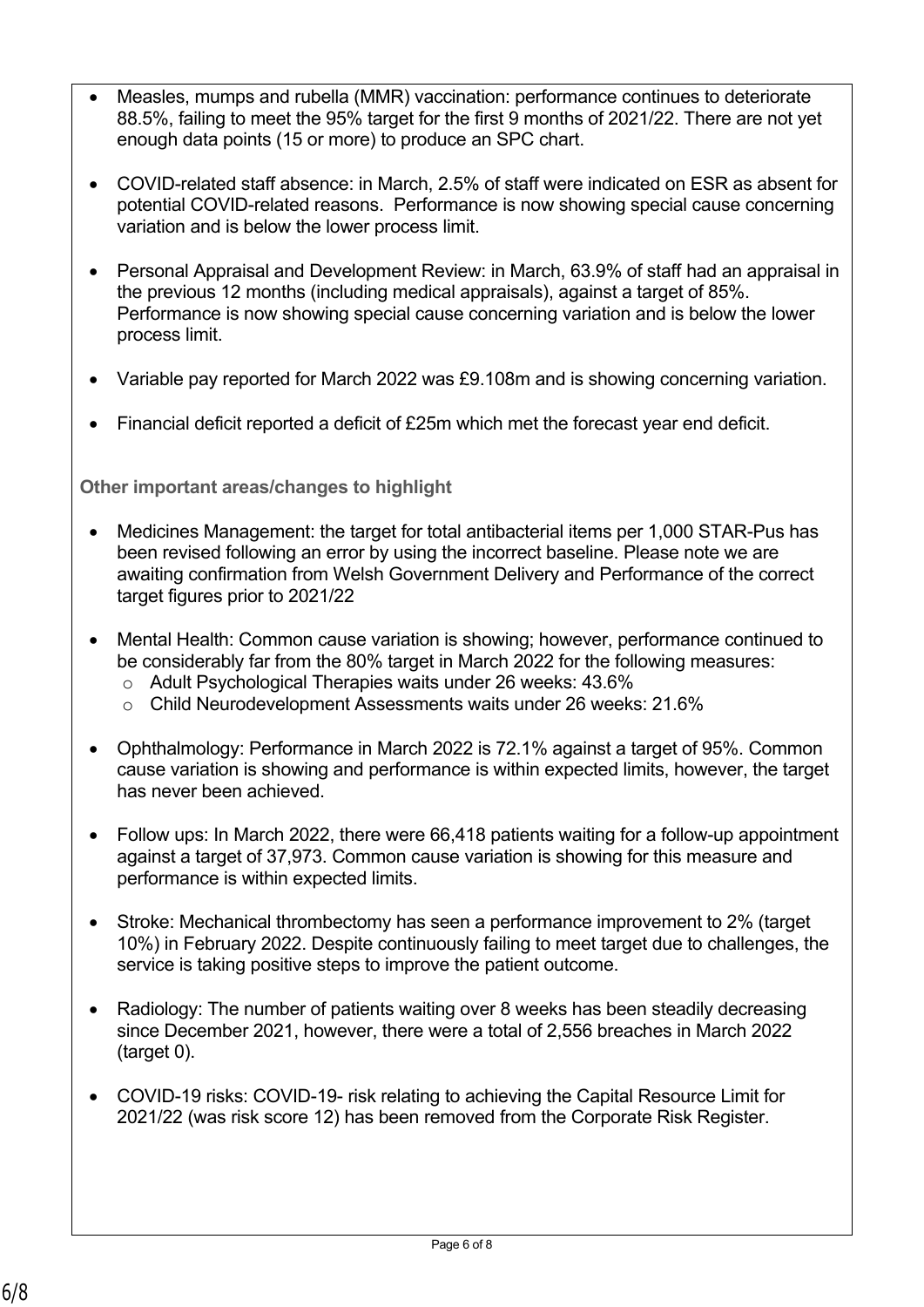# **Argymhelliad / Recommendation**

The Board is asked to consider and advise of any issues arising from the IPAR – Month 12 Final 2021/22.

| Not applicable                                                                                                                                                                                                                                                     |
|--------------------------------------------------------------------------------------------------------------------------------------------------------------------------------------------------------------------------------------------------------------------|
|                                                                                                                                                                                                                                                                    |
|                                                                                                                                                                                                                                                                    |
| All Health & Care Standards Apply                                                                                                                                                                                                                                  |
| All Strategic Objectives are applicable                                                                                                                                                                                                                            |
| All Planning Objectives Apply                                                                                                                                                                                                                                      |
| 2. Develop a skilled and flexible workforce to meet the                                                                                                                                                                                                            |
| changing needs of the modern NHS<br>4. Improve Population Health through prevention and<br>early intervention, supporting people to live happy and<br>healthy lives<br>8. Transform our communities through collaboration with<br>people, communities and partners |
|                                                                                                                                                                                                                                                                    |

| <b>Gwybodaeth Ychwanegol:</b><br><b>Further Information:</b> |                                                         |
|--------------------------------------------------------------|---------------------------------------------------------|
| Ar sail tystiolaeth:                                         | NHS Wales Delivery Framework 2021-22                    |
| Evidence Base:                                               |                                                         |
| <b>Rhestr Termau:</b>                                        | PODCC – People, Organisational Development &            |
| <b>Glossary of Terms:</b>                                    | <b>Culture Committee</b>                                |
|                                                              | SDODC – Strategic Development & Operational             |
|                                                              | <b>Delivery Committee</b>                               |
|                                                              | <b>SRC</b> - Sustainable Resources Committee            |
| Partïon / Pwyllgorau â ymgynhorwyd                           | Finance, Performance, Quality and Safety, Nursing,      |
| ymlaen llaw y Cyfarfod Bwrdd Iechyd                          | Information, Workforce, Mental Health, Primary Care     |
| Prifysgol:                                                   | <b>Strategic Development &amp; Operational Delivery</b> |
| Parties / Committees consulted prior                         | Committee                                               |
| to University Health Board:                                  | People, Organisational Development & Culture            |
|                                                              | Committee                                               |